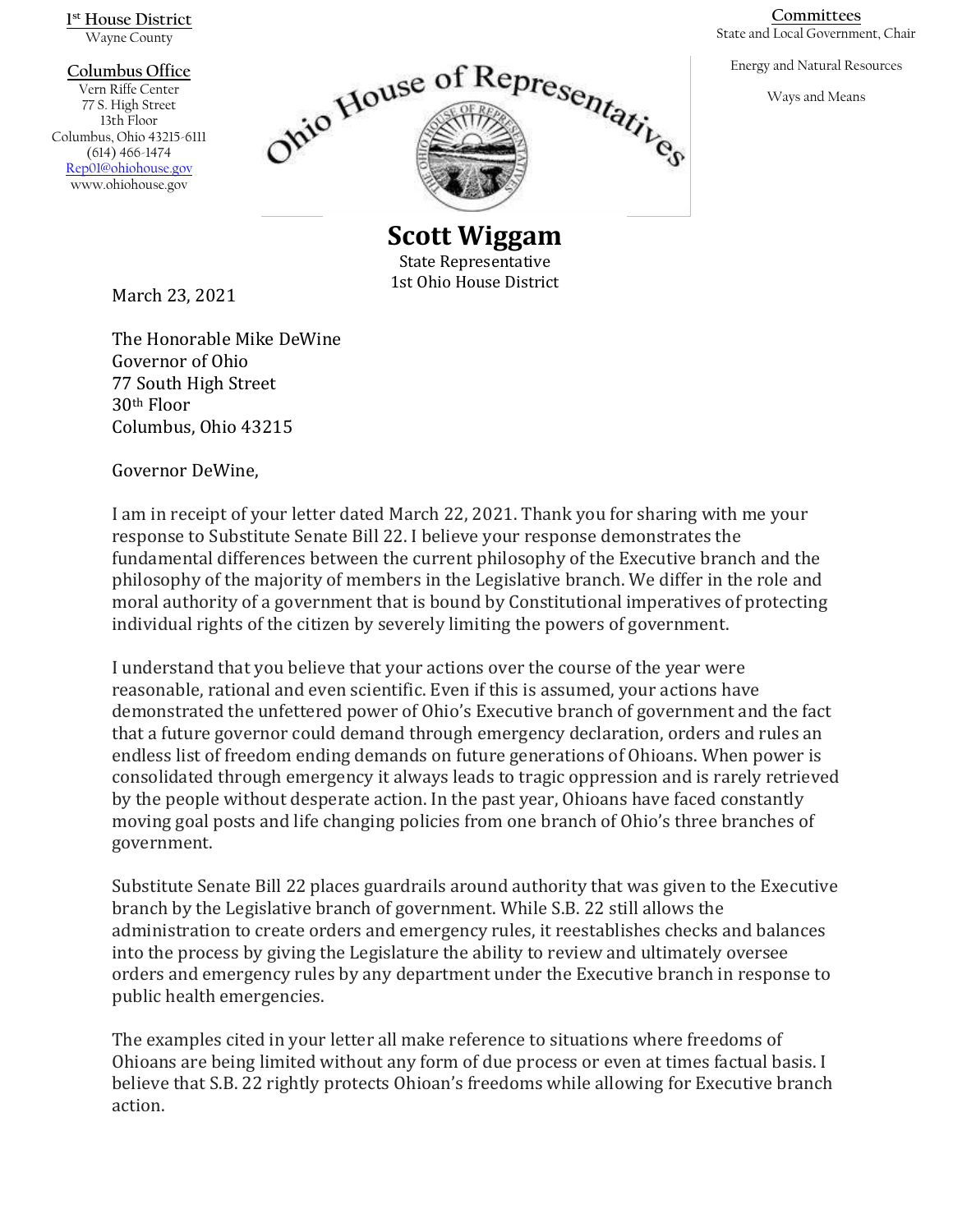In particular, I will respond below to several scenarios outlined in your letter.

# "PROTECTING OHIO CITIZENS"

You gave several hypothetical scenarios that the requirement in S.B. 22 "could result in a serious tragedy." Even though the ultimate authority to quarantine and isolate has been codified since 1886, your letter does not identify a single real-world example of an instance where that power has been used to prevent harm, instead using the terms "if" and "assume" to raise only hypothetical scenarios which will either never occur or could be dealt with through the use of R.C. 3701.13 or R.C. 3701.14.

1. Under current law, the Executive branch would not have been able to quarantine the two students as there was no epidemic or pandemic in Ohio at the time and would not be able to do so in the future under current law in the same situation. The local board of health can still ask future students to self-quarantine. In the entire year of this pandemic, there is not one instance where the Executive branch actually quarantined foreign nationals flying into Ohio's international airports. If there is a concern, the U.S, Department of State and CDC can take measures to quarantine such individuals or stop such flights.

2. The federal government controls access to the United States. If there was a particularly serious outbreak from a particular country, again the U.S. Department of State would prohibit travel from those countries. Furthermore, the officials actively monitoring the 44 individuals who are still waiting for EVD symptoms could simply ask for the test in lieu of symptoms.

3. If the United States is attacked by any weapon, biological or otherwise, neither the local board of health nor the state DOH would have jurisdiction for response. That responsibility would fall to the military in conjunction with the CDC and FEMA. Martial law can be implemented by the federal government under those circumstances.

4. A health department could close down a restaurant for a Norovirus outbreak. By the time a health department could figure out that the cook was spreading it, the cook would no longer be contagious. Are health departments or the DOH seriously asking for the authority to isolate people they think may have a Norovirus? Furthermore, no power within 3701.13 is required to address food-borne illnesses, which already fall within the domain of R.C. 3717.49(C)(1) ("On determining that a license holder is in violation of any requirement of this chapter or the rules adopted under it applicable to food service operations and that the violation presents an immediate danger to the public health, the licensor may suspend the food service operation license without giving written notice or affording the license holder the opportunity to correct the violation.").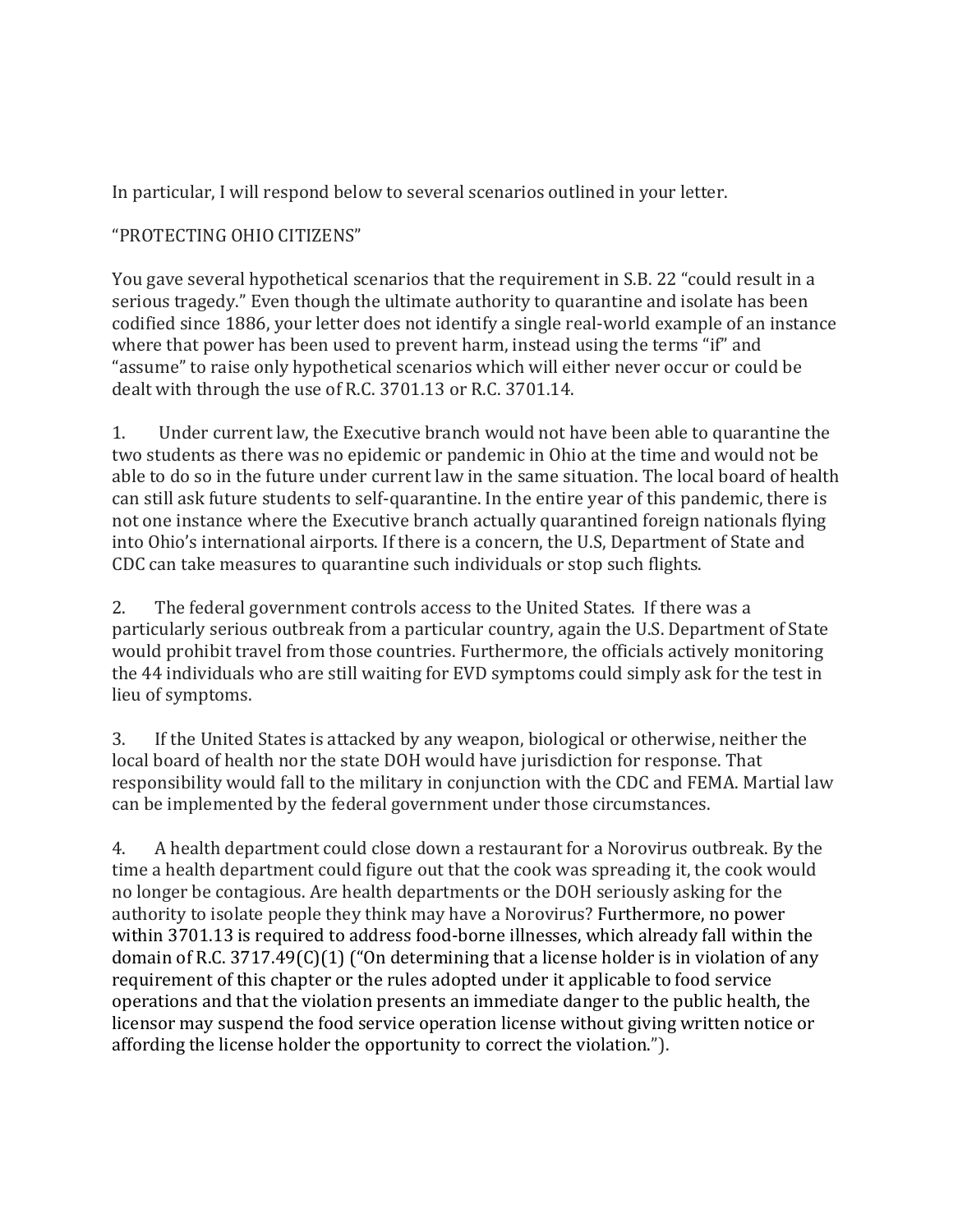## "AVALANCHE OF LAWSUITS"

Sovereign immunity is not eliminated. One cause of action is created to give local citizens the opportunity to contest illegal orders of the government. Attorney fees are only available when the plaintiff proves the government issued an illegal order.

The lawsuit can only take place in the county where the individual was wronged. The State is not liable if it does not violate Ohioans' constitutional rights. Even if it does, it remains protected by sovereign immunity. Further, S.B. 22 simply permits adjudication that currently takes place in the *Court of Claims in Columbus*, *i.e*. lawsuits for damages against the State, to take place before elected judges in Ohioans' home counties.

Rather than "creating a special pathway," S.B. 22 is patterned after 42 U.S.C. Section 1988 (State liable for prevailing parties attorney's fees), R.C. 163 (State liable for prevailing parties attorney's fees in eminent domain actions, R.C. 2335.39 (providing that "the prevailing eligible party is entitled, upon filing a motion in accordance with this division, to compensation for fees incurred by that party in connection with the action or appeal"); and R.C. 733.61 (Cities liable for attorney's fees when "taxpayers allegations are wellfounded"). Pursuant to each statute, the plaintiff must prevail. Accordingly, S.B. 22 simply creates uniformity by eliminating an anomalous immunity, such that citizens whose rights *the State* has verifiably violated may recover the cost of having to prove so in *state* court.

Under the second scenario you write, "…different courts could come to a different conclusion on the same issue, all in the middle of an emergency." This is true now. And S.B. 22 does nothing to alter or abandon this reality. In fact, after Courts of Common Pleas in Lake and Erie Counties determined that the Executive branches pandemic orders were unconstitutional, your attorneys urged latter Ohio courts of common pleas to ignore those rulings and come to a different conclusion on the same issue, all in the middle of an emergency.

In regards to "states of emergency", if the state does not act illegally, there is no issue. However, the prison example is very concerning. The insinuation is that you do not want the court to interfere if there is an emergency at a prison. Isn't that why we have courts? What if a future governor goes too far in response to the "riot"? Instead of cutting off power, what if they try to starve out the prisoners or cut off water and sanitation? Should that be permissible? The courts should be the venue to determine whether the response passes constitutional muster.

## "FOOD SAFETY"

Local districts can still shut down individual restaurants for health code violations. The example given would be a health code violation at a particular restaurant. If it is system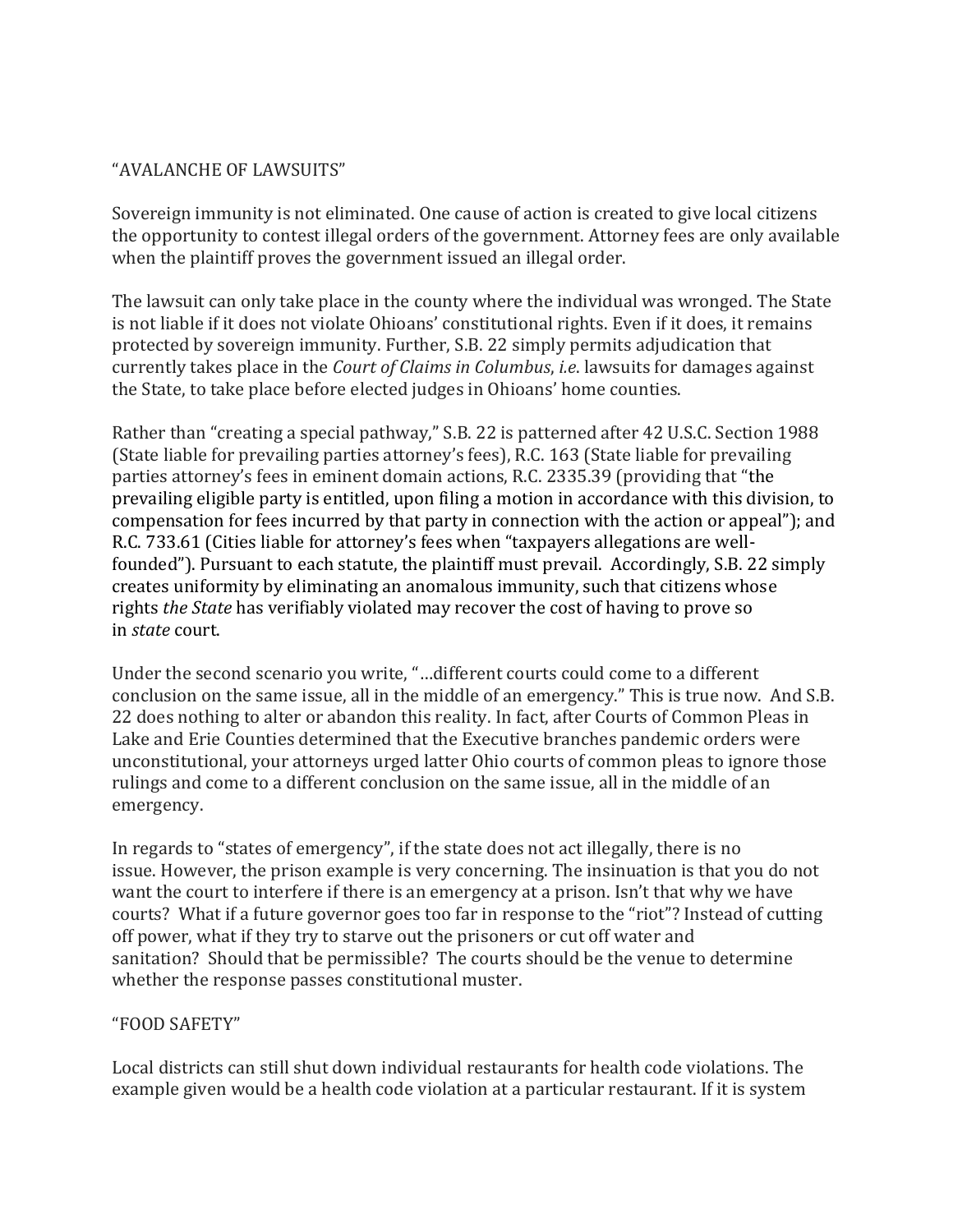wide, say bad beef at a hamburger franchise, the local board would not have jurisdiction. The U.S. Food Inspection Service is responsible for recall of tainted meat and the prevention of consumption thereof. Same goes for the Food and Drug Administration if it is a recall of anything other than meat, poultry or eggs. Those are the domains of the USFIS.

## "COURTS WILL MAKE HEALTH POLICY"

The courts wouldn't be making health policy. They would decide if the administration violated the constitution or state law under the guise of an emergency or a health order. That is the purpose of the court.

## "STATE UNIVERSITIES"

Universities do not issue the type of rules or orders identified by S.B. 22. Further, Ohio universities are already subject to suit in their home county, and may be sued for damages in federal court in the home venue of the university.

Universities benefit from the same sovereign and qualified immunities identified above. Under S.B. 22, a plaintiff aggrieved by a State rule or order (enforced by a university, presumably), may sue the State directly in his home county rather than having to sue the university so as to obtain venue in his home county, resulting in less litigation for universities.

Moreover, when a university has issued and enforced an unlawful order, there is a public good in permitting citizens whose rights have been violated to correct that matter before an elected Ohio judge.

## "THE OHIO GENERAL ASSEMBLY"

The G.A. would not be subject to suit pursuant to the authority granted under S.B. 22. The G.A. does not issue orders or rules. It legislates through bills and concurrent resolutions.

#### "CONSTITUTIONALITY"

Section 15, Article II of the Ohio Constitution does indeed require the enactment of "laws," by "bills," but S.B. 22 is a "bill" making the "law" that governs the Executive branch's exercise of its authority. The General Assembly is the only policymaking authority identified by the Ohio Constitution, and could eliminate administrative order and rulemaking authority entirely. The Separation of Power is violated by the delegation of authority without standards or limits to the Executive branch, and S.B. 22 attempts to place some conditions on the exercise of that Executive branch's authority.